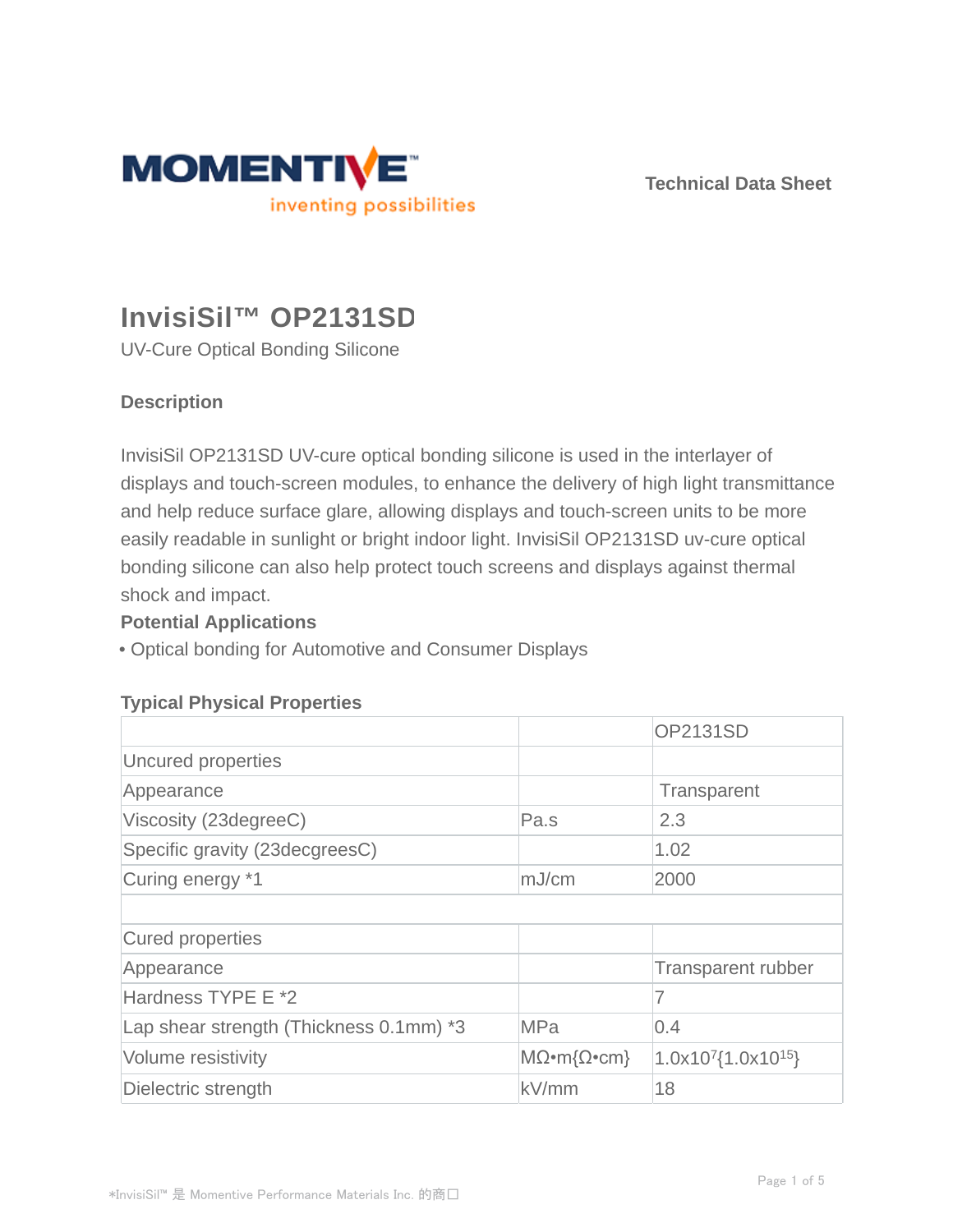| Dielectric constant (60Hz) |      | 27    |
|----------------------------|------|-------|
| Dielectric loss (60Hz)     |      | 0.002 |
| Haze *4                    | $\%$ | 0.2   |
| YI (D1925) *4              |      | 0.4   |

 \*1: Fusion D lamp, 0.1mm thickness \*2: 2mm thickness sheet\_3Pcs \*3: Glass substrate

\*4: Glass(1mm)/LOCA(180mm)/Glass(1mm)

Typical properties are average data and are not to be used as or to develop specifications.

\* InvisiSil is a trademark of Momentive Performance Materials Inc.

## **General Considerations for Use**

Materials such as water, sulfur, nitrogen compounds, organic metallic salts, phosphorus compounds, etc. contained in the surface of the substrate can inhibit curing. A sample patch should always be tested prior to proceeding in order to determine compatibility.

All parts should be as clean and dry as possible prior to application.

Eye protection and protective gloves should be worn at all times when working with this product.

- Maintain adequate ventilation in the work place at all times.
- Keep out of the reach of children.
- Store in a cool dry place out of direct sunlight.

## **Patent Status**

Nothing contained herein shall be construed to imply the nonexistence of any relevant patents or to constitute the permission, inducement or recommendation to practice any invention covered by any patent, without authority from the owner of the patent. **Product Safety, Handling and Storage**

Customers should review the latest Safety Data Sheet (SDS) and label for product safety information, safe handling instructions, personal protective equipment if necessary, emergency service contact information, and any special storage conditions required for safety. Momentive Performance Materials (MPM) maintains an around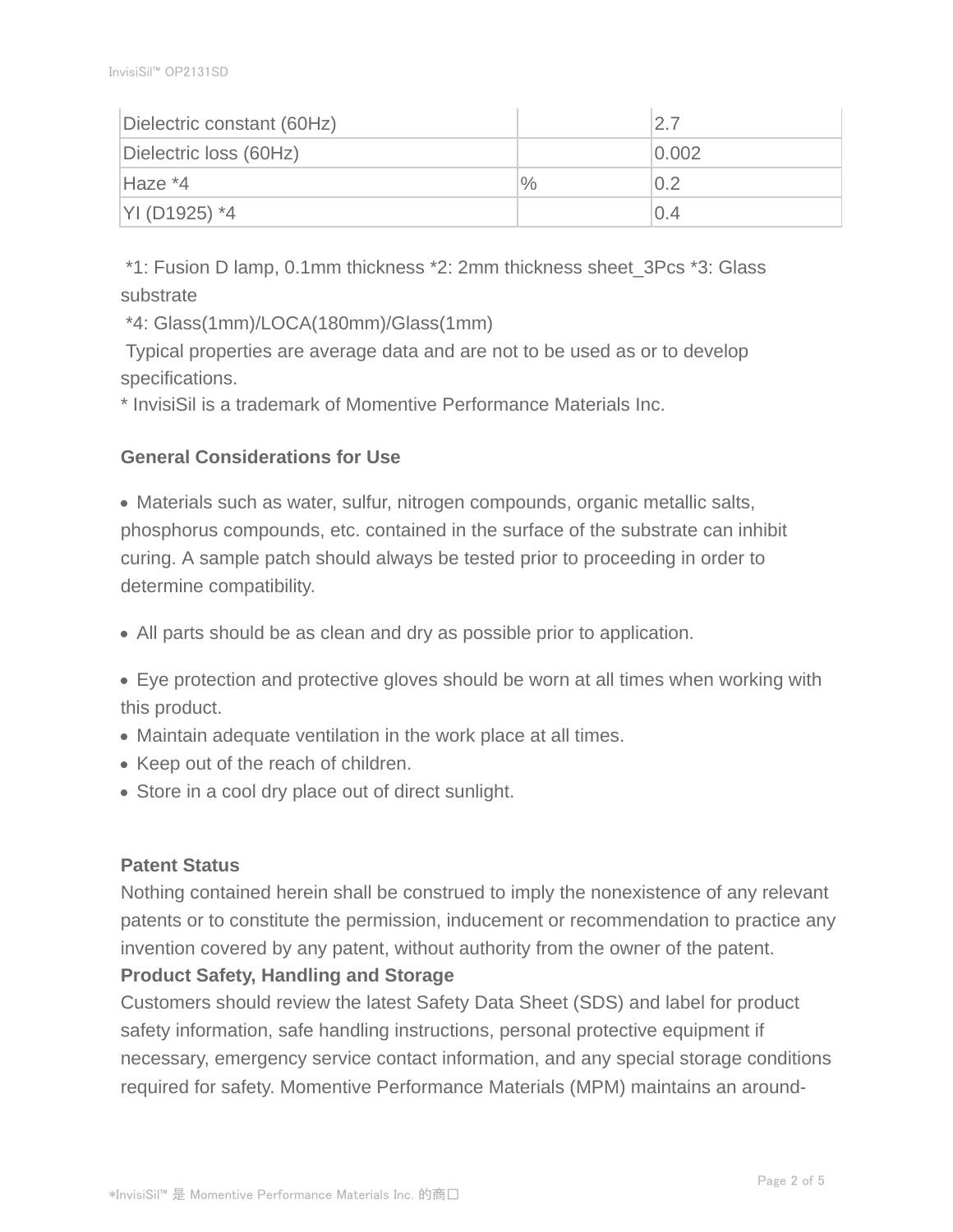the-clock emergency service for its products. SDS are available at www.momentive.com or, upon request, from any MPM representative. For product storage and handling procedures to maintain the product quality within our stated specifications, please review Certificates of Analysis, which are available in the Order Center. Use of other materials in conjunction with MPM products (for example, primers) may require additional precautions. Please review and follow the safety information provided by the manufacturer of such other materials.

### **Limitations**

Customers must evaluate Momentive Performance Materials products and make their own determination as to fitness of use in their particular applications.

#### **Contact Information**

For product prices, availability, or order placement, contact our customer service at Momentive.com/CustomerService/

For literature and technical assistance, visit our website at: www.momentive.com

#### **LEGAL DISCLAIMER**

**THE MATERIALS, PRODUCTS AND SERVICES OF MOMENTIVE PERFORMANCE MATERIALS INC. AND ITS SUBSIDIARIES AND AFFILIATES (COLLECTIVELY "SUPPLIER"), ARE SOLD SUBJECT TO SUPPLIER'S STANDARD CONDITIONS OF SALE, WHICH ARE INCLUDED IN THE APPLICABLE DISTRIBUTOR OR OTHER SALES AGREEMENT, PRINTED ON THE BACK OF ORDER ACKNOWLEDGMENTS AND INVOICES, AND AVAILABLE UPON REQUEST. ALTHOUGH ANY INFORMATION, RECOMMENDATIONS, OR ADVICE CONTAINED HEREIN IS GIVEN IN GOOD FAITH, SUPPLIER MAKES NO WARRANTY OR GUARANTEE, EXPRESS OR IMPLIED, (i) THAT THE RESULTS DESCRIBED HEREIN WILL BE OBTAINED UNDER END-USE CONDITIONS, OR (ii) AS TO THE EFFECTIVENESS OR SAFETY OF ANY DESIGN INCORPORATING ITS PRODUCTS, MATERIALS, SERVICES, RECOMMENDATIONS OR ADVICE. EXCEPT AS PROVIDED IN SUPPLIER'S STANDARD CONDITIONS OF SALE, SUPPLIER AND ITS REPRESENTATIVES SHALL IN NO EVENT BE RESPONSIBLE FOR ANY LOSS RESULTING FROM ANY USE OF ITS MATERIALS, PRODUCTS OR SERVICES DESCRIBED HEREIN**.

Each user bears full responsibility for making its own determination as to the suitability of Supplier's materials, services, recommendations, or advice for its own particular use. Each user must identify and perform all tests and analyses necessary to assure that its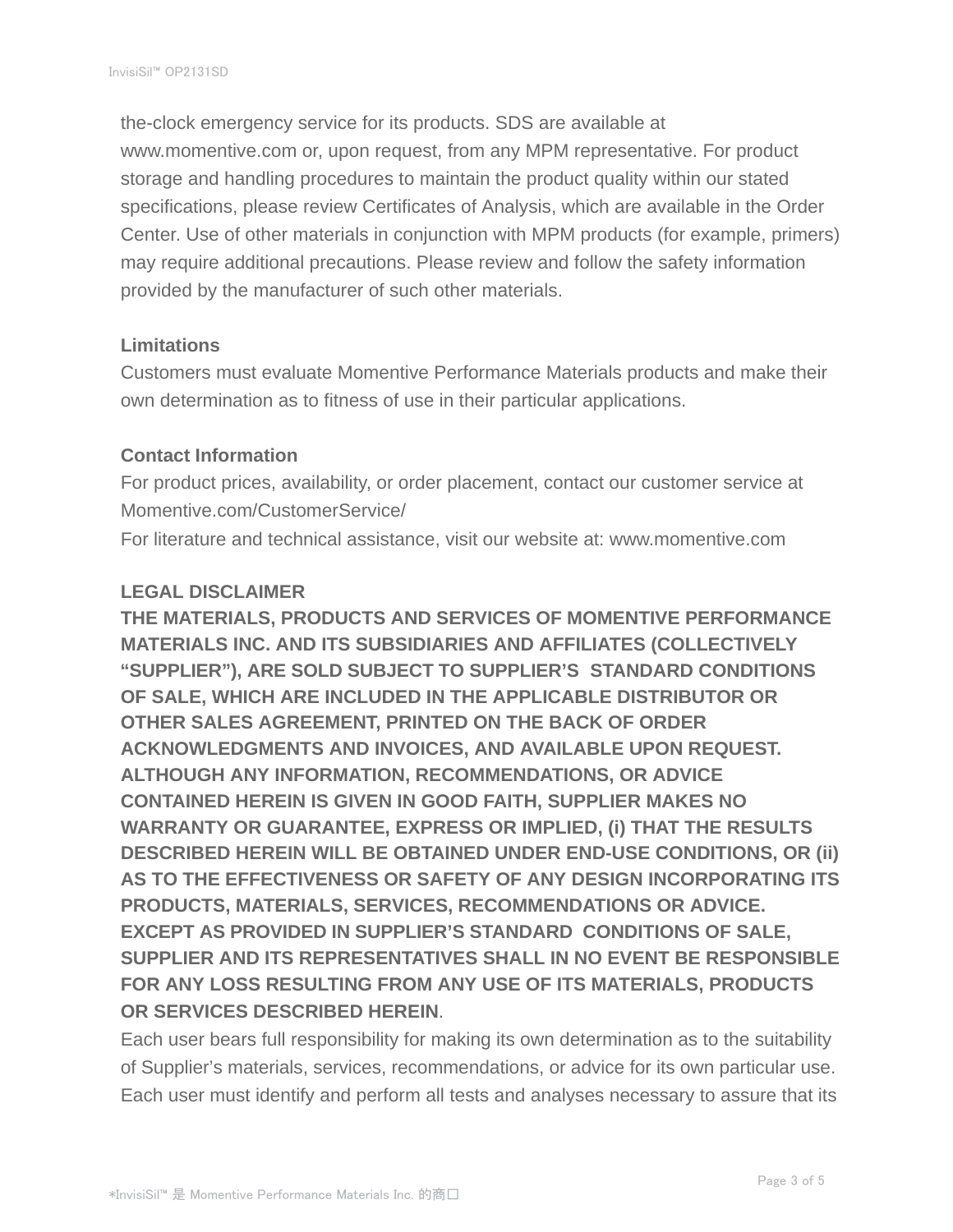finished parts incorporating Supplier's products, materials, or services will be safe and suitable for use under end-use conditions. Nothing in this or any other document, nor any oral recommendation or advice, shall be deemed to alter, vary, supersede, or waive any provision of Supplier's standard Conditions of Sale or this Disclaimer, unless any such modification is specifically agreed to in a writing signed by Supplier. No statement contained herein concerning a possible or suggested use of any material, product, service or design is intended, or should be construed, to grant any license under any patent or other intellectual property right of Supplier covering such use or design, or as a recommendation for the use of such material, product, service or design in the infringement of any patent or other intellectual property right.

**Momentive and the Momentive logo are trademarks of Momentive Performance Materials Inc**

## **Contact Information** Email

commercial.services@momentive.com

## **Telephone**

| <b>Americas</b>      | <b>Latin America</b> | <b>EMEAI- Europe, Middle</b><br>East, Africa & India | <b>ASIA PACIFIC</b> |
|----------------------|----------------------|------------------------------------------------------|---------------------|
| +1 800 295 2392      | <b>Brazil</b>        | <b>Europe</b>                                        | <b>China</b>        |
| Toll free*           | +55 11 4534 9650     | +390510924300                                        | 800 820 0202        |
| +704 805 6946        | Direct Number        | Direct number                                        | Toll free           |
| <b>Direct Number</b> |                      |                                                      | +86 21 3860 4892    |
|                      |                      |                                                      | Direct number       |
| *All American        | <b>Mexico</b>        | India, Middle East &                                 | Japan               |
| countries            | +52 55 2169 7670     | <b>Africa</b>                                        | +81 3 5544 3111     |
|                      | <b>Direct Number</b> | + 91 44 71212207                                     | Direct number       |
|                      |                      | Direct number*                                       |                     |
|                      |                      | *All Middle Eastern                                  | <b>Korea</b>        |
|                      |                      | countries, Africa, India,                            | +82 2 6201 4600     |

For literature and technical assistance, visit our website at: www.momentive.com